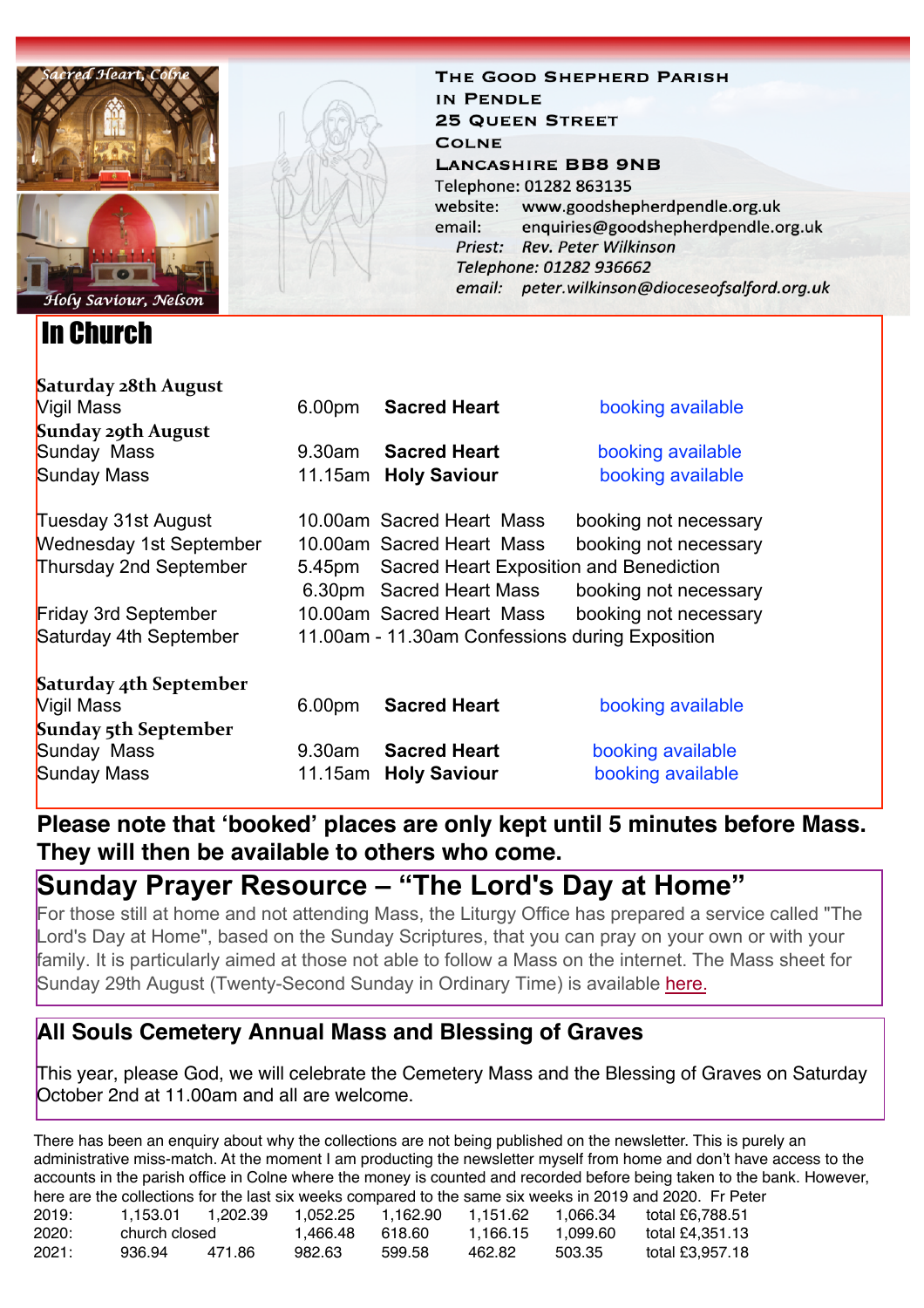## **Our response to the Afghanistan refugee crisis.**

Our parish SVP is already very involved in the refugees and asylum seekers who are in the area already. We need to prepare a response to the refugees who will be coming to our area from Afghanistan. The SVP will take the lead in this and I trust the parish will be very supportive. We are pretty good at responding to emergencies.

Our response, however, must be realistic and appropriate. There is no point in suddenly inviting people to dump their unwanted clothes on our doorstep so that we have to take piles of stuff to landfill. The diocese CARITAS department is co-ordinating a response and more of that can be found on their website [www.caritassalford.org.uk](http://www.caritassalford.org.uk) This and a list of what they have identified as useful articles can also be found on the parish website edition of this weeks newsletter which has an extra page of diocesan notices.

We will keep you informed.

# **"Amen"** (which means yes, I agree, so be it) **- an act of Faith and commitment.**

I know that this is the third time that I have put this in the newsletter, but I think it is very important that we not only read it, but that we pray about it, meditate on it and allow it to penetrate not only the moment when we receive Holy Communion, but that we ensure that it permeates our whole lives as Catholics.

At Mass, if it is appropriate for us to receive Holy Communion (ie. we are Roman Catholic and we are, as far as we can be aware, in a 'state of grace',) we will come forward and hear the priest say, "The Body of Christ" to us personally.

#### **This is both a statement and a question.**

**The statement** is that this is truly the Body of Christ, the Real Presence of Our Lord and God.

**The question** is three-fold:

- 1. Do you **believe** this?
- 2. Do you want to **invite** Jesus Christ intimately into your life?

3. Do you want to **be** 'the Body of Christ' as a member of the Holy Catholic Church which, as St. Paul clearly tells us, is the Body of Christ?

If the answers to these are "**Yes**" then your response and act of Faith is to proclaim, "**Amen**" and to receive the Body of Christ in a prayerful and thoughtful manner.

What does this mean in practice? It means that you may find that after I say, "The Body of Christ," I wait for you to answer before giving you the Sacred Host. It really is important that you respond by affirming your faith in the Real Presence of Christ in the Sacred Host, that you affirm that you wish to welcome Christ into your life and that you want to be part of this particular "Body of Christ" which is the People of God in this Church who are members of and united with the Catholic Church throughout the world and throughout all history!

Receiving Holy Communion is a massive gift of God and all he asks is a simple but sincere **"Amen."**

## **"A state of grace."**

St Paul, writing to the Corinthians, tells them that those who "eat and drink the Body and Blood of Christ unworthily eat and drink damnation unto themselves." This has always been understood by the Catholic Church that we have to be in a 'State of Grace' when receiving. That means that we must not be aware of any serious sin which we have committed and which we have not confessed in the Sacrament of Reconcilliation (Confession). If we are aware of any such sin, then we should go to Confession as soon as we are able and before receiving Holy Communion.

# **Please wear a face covering in church**

This request is made because those who manage 'venues' where people gather are required to give guidance on what should happen in those 'venues'. For some months now we have been delighted that people who may feel vulnerable elsewhere have felt safe coming to church because of the masks and the social distancing. We do not want these people who have been so regular and supportive to stop coming because they now feel vulnerable. Please wear a mask, unless there is no-one near you on a weekday Mass which only a couple of dozen people in church. Please keep a distance between you and others, especially if they are wearing masks and especially when entering or leaving church or going forward to receive Holy Communion.

# **Please remember to bring your own mask. We don't get them free!**